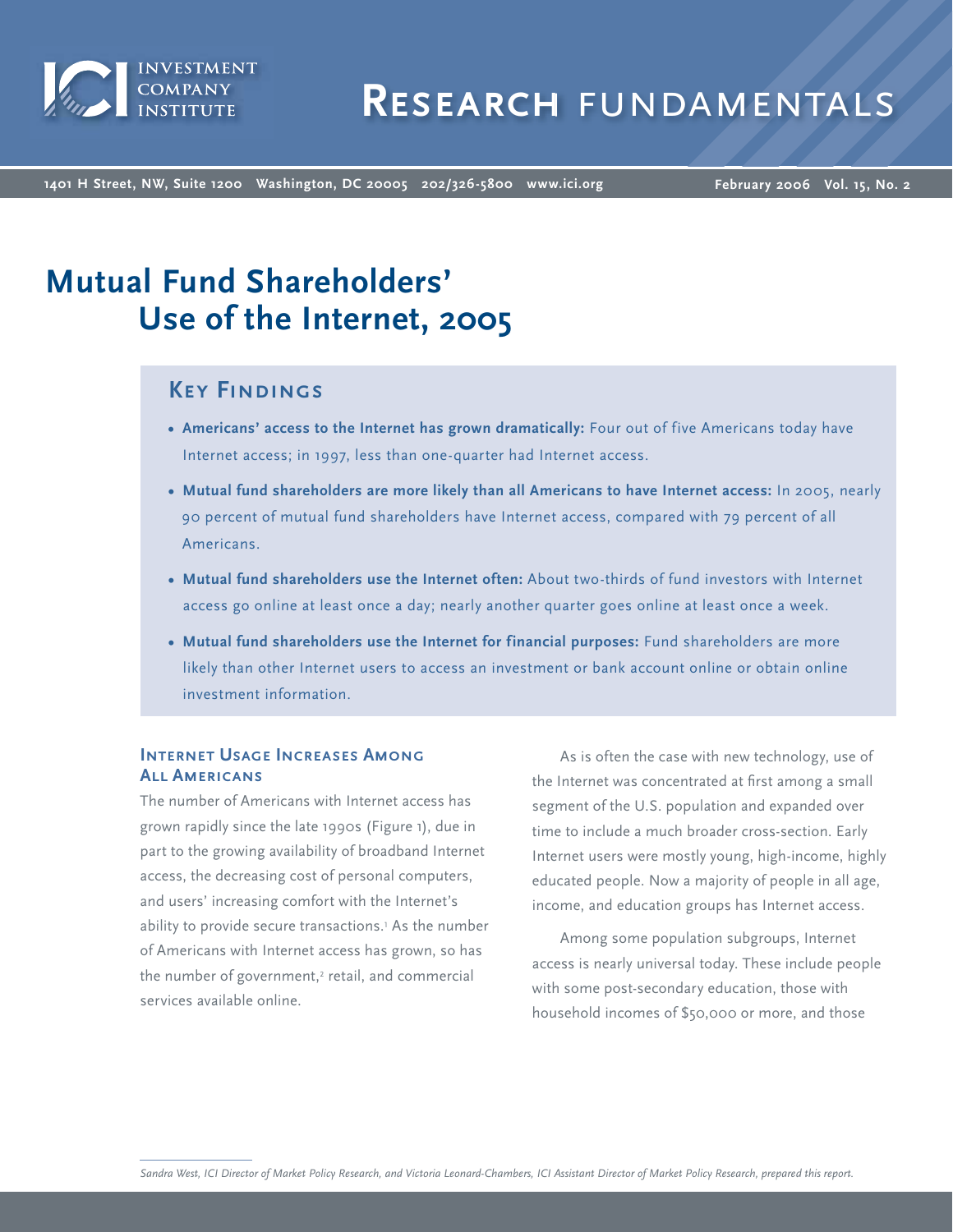#### **Figure 1**

#### **Internet Access Increases Among Americans of All Demographic Groups**

*Percent of U.S. adults with Internet access, by selected characteristics, 1997–2005, selected years*

| <u>J</u><br>$\sim$ $\sim$          | $\sim$ $\sim$ $\sim$ $\sim$ |                |      |      |      |
|------------------------------------|-----------------------------|----------------|------|------|------|
|                                    | 1997                        | 1999           | 2001 | 2003 | 2005 |
| All U.S. Adults                    | 24                          | 4 <sup>2</sup> | 66   | 78   | 79   |
| Age                                |                             |                |      |      |      |
| Less than 35 years                 | 30                          | 51             | 75   | 85   | 85   |
| 35 to 54 years                     | 30                          | 51             | 74   | 85   | 85   |
| 55 years or older                  | 8                           | 20             | 43   | 62   | 64   |
| Education                          |                             |                |      |      |      |
| High school or less                | $10$                        | 23             | 47   | 64   | 64   |
| Some college or associate's degree | 33                          | 56             | 80   | 90   | 90   |
| College or postgraduate degree     | 48                          | 73             | 91   | 96   | 96   |
| <b>Household Income</b>            |                             |                |      |      |      |
| Less than \$50,000                 | 14                          | 26             | 48   | 64   | 64   |
| \$50,000 to \$149,000              | 40                          | 64             | 84   | 92   | 93   |
| \$150,000 or more                  | 56                          | 81             | 95   | 97   | 97   |
|                                    |                             |                |      |      |      |

*source: Mediamark Research Inc., cited in U.S. Census Bureau,* Statistical Abstract of the United States: 1997–2003, *and www.mediamark.com* 

who are under age 55. Access has also increased significantly among other subgroups, such as people with less formal education or lower household income. In addition, nearly two-thirds of U.S. adults age 55 or older have Internet access in 2005, up from just 8 percent in 1997.<sup>3</sup>

## **Nearly All Mutual Fund Shareholders Have Access to the Internet**

The share of mutual fund investors with Internet access also has grown rapidly in recent years: nearly 90 percent of mutual fund shareholders in 2005 had Internet access,<sup>4</sup> up from 68 percent in 2000,<sup>5</sup> the first year in which ICI measured shareholders' access to the Internet (Figure 2). Mutual fund owners are more likely than all U.S. adults to have Internet access in part because these owners share many of the same characteristics of individuals most likely to use the Internet. For example, 85 percent of all mutual fund shareholders have some postsecondary education,<sup>6</sup> compared with 50 percent of the U.S. population.7 Similarly, 71 percent of fundowning households have income of \$50,000 or more,<sup>8</sup> versus 45 percent of all U.S. households.<sup>9</sup>

#### **Figure 2**

#### **Nearly All Mutual Fund Shareholders Now Have Internet Access**

*Percent of all U.S. adults and mutual fund shareholders with Internet access, 2000 and 2005*



<sup>1</sup>In 2000, shareholders not using the Internet in the past 12 months or *solely using the Internet for email were not counted as having Internet access.*

*sources: Investment Company Institute and Mediamark Research Inc., cited in U.S. Census Bureau,* Statistical Abstract of the United States: 2000*, and www.mediamark.com*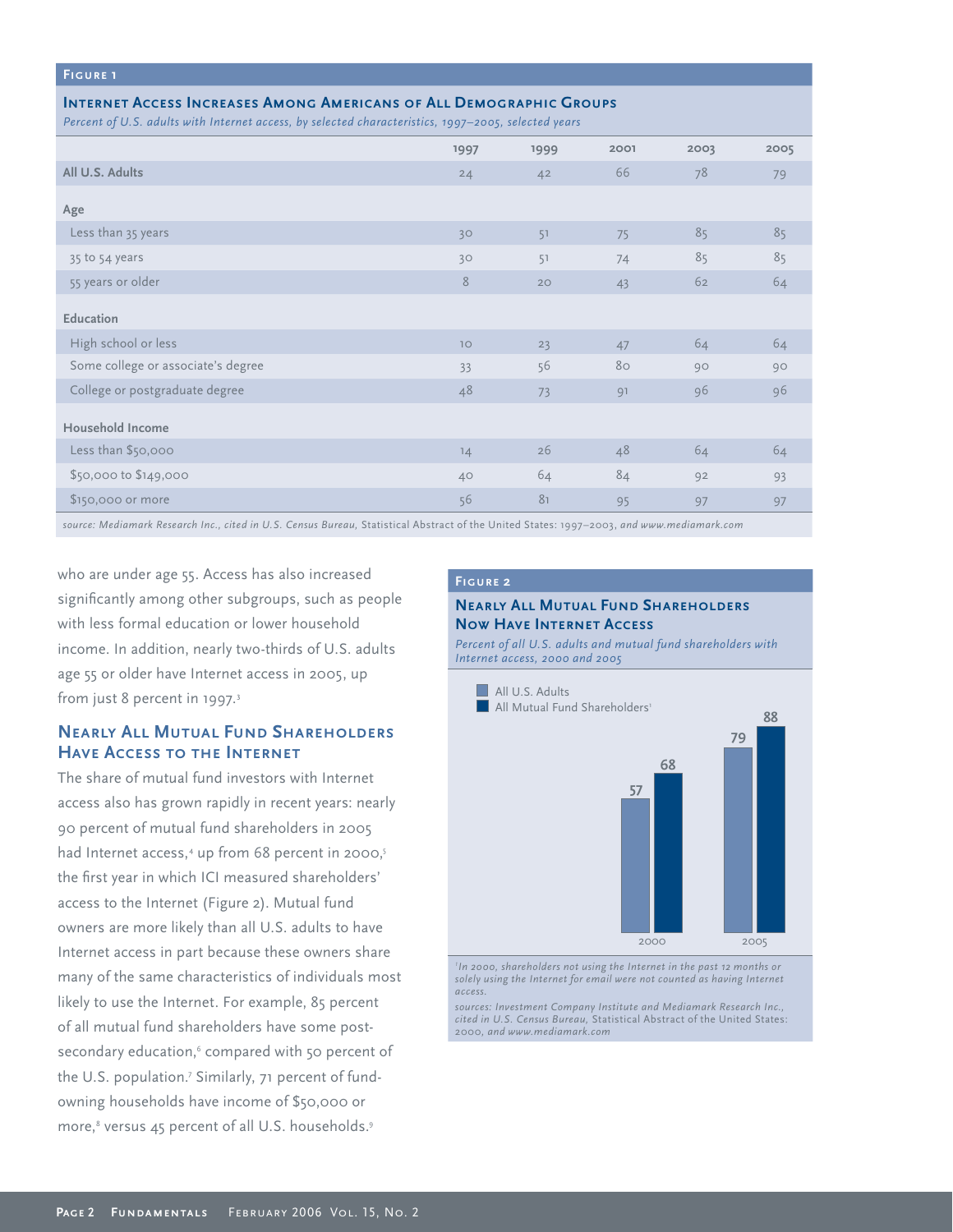## **INTERNET ACCESS HAS GROWN RAPIDLY AMONG CERTAIN GROUPS OF MUTUAL FUND Investors**

Internet access increased among all shareholder groups during the last five years, but most substantially among shareholders who are older, shareholders with less formal education, and shareholders with lower

household income (Figure 3). For example, the share of senior fund owners with Internet access more than doubled in the last five years. Younger, more educated, and higher-income shareholders still have greater rates of Internet access, but the gap has narrowed as the Internet has gained wide acceptance as a communications medium.

**Figure 3**

#### **Mutual Fund Shareholders of All Types Have Internet Access**

*Percent of mutual fund shareholders with Internet access, 2000 and 2005*

|                                      | Share Who Had Internet<br>Access in 2000 | Share Who Had Internet<br>Access in 2005 |
|--------------------------------------|------------------------------------------|------------------------------------------|
| <b>Shareholder Age</b>               |                                          |                                          |
| Less than 35 years                   | 83                                       | 94                                       |
| 35 to 49 years                       | 75                                       | 93                                       |
| 50 to 64 years                       | 60                                       | 91                                       |
| 65 years or older                    | 30                                       | 63                                       |
| <b>Shareholder Education</b>         |                                          |                                          |
| High school or less                  | 39                                       | 72                                       |
| Some college or associate's degree   | 68                                       | 86                                       |
| College or postgraduate degree       | 81                                       | 93                                       |
| Household Income                     |                                          |                                          |
| Less than \$50,000                   | 47                                       | 76                                       |
| \$50,000 to \$99,000                 | 77                                       | 92                                       |
| \$100,000 to \$149,000               | 92                                       | 97                                       |
| \$150,000 or more                    | 94                                       | 97                                       |
| source: Investment Company Institute |                                          |                                          |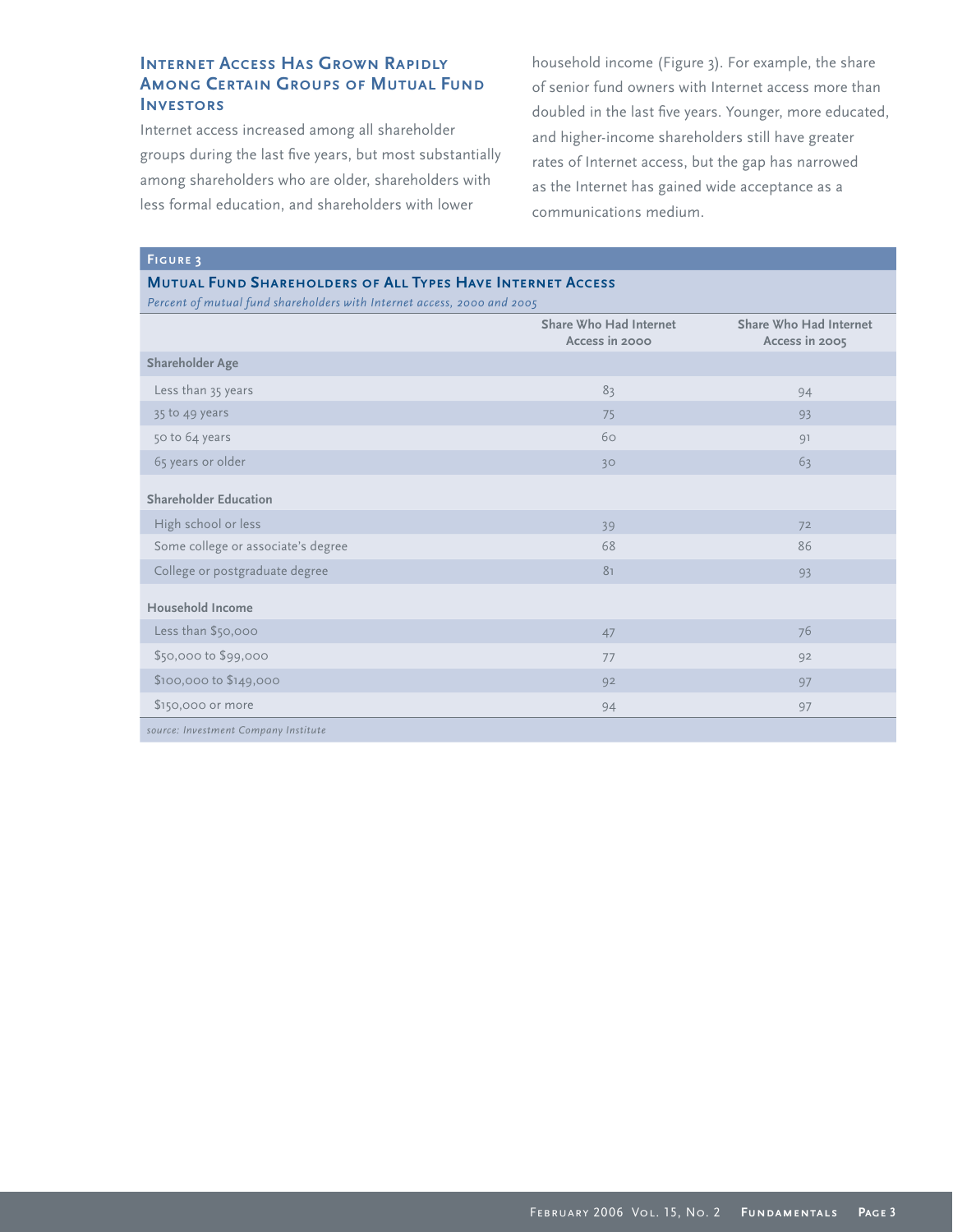## **Mutual Fund Shareholders Use the INTERNET FREQUENTLY**

Virtually all mutual fund investors with Internet access went online at least once between June 2004 and May 2005 (Figure 4). Only 4 percent of shareholders with Internet access did not go online during this period.

Most mutual fund shareholders use the Internet frequently. About two-thirds of shareholders with Internet access go online at least once a day, and another 23 percent go online at least once a week (Figure 5). Only one out of every 10 fund owners with Internet access goes online less than once a week or not at all.





#### **Figure 5**

## **Most Mutual Fund Shareholders Use the Internet Every Day** *Percent of mutual fund shareholders with Internet access, by frequency of Internet use, 2005* Never in the past 12 months Less than once a week 1 to 2 days a week 3 to 5 days a week At least once a day **66 4 6 <sup>9</sup> <sup>14</sup>**

*note: Components do not add to 100 percent because of rounding. source: Investment Company Institute*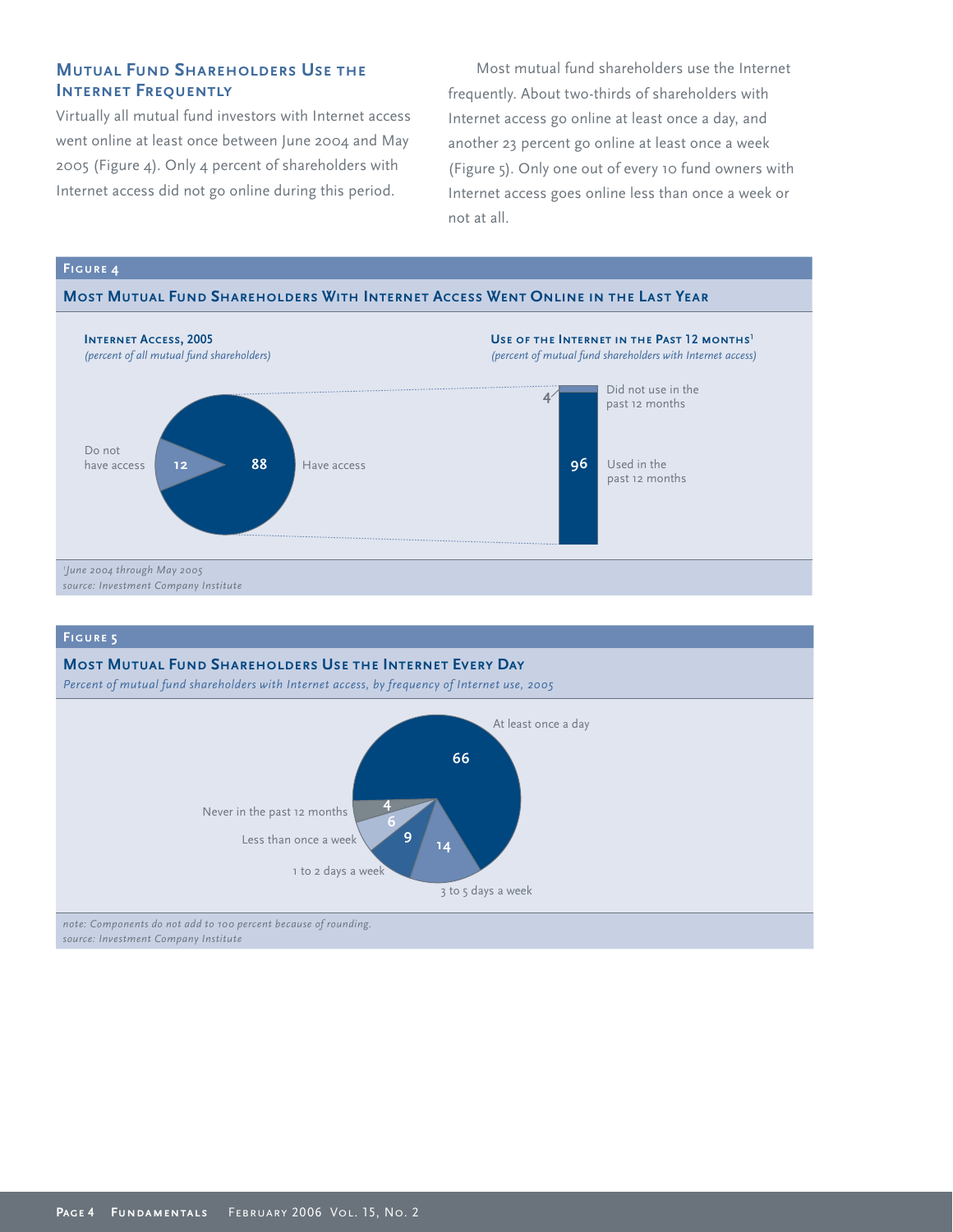## **Mutual Fund Shareholders Seek Financial Information Online**

Many mutual fund shareholders take advantage of the financial information available on the Internet. Among those with Internet access, mutual fund owners are much more likely than non-fund owners to go online to access an investment or bank account or obtain online

investment information (Figure 6).<sup>10</sup> In addition, more mutual fund owners than non-fund owners engage in common online activities, such as accessing email or obtaining information about non-financial products and services. Nearly 90 percent of shareholders with Internet access use the Internet to access email.

#### **Figure 6**

#### **Most Mutual Fund Shareholders Use the Internet for Financial-Related Purposes**

*Percent of mutual fund shareholders and non-fund owners with Internet access engaging in each online activity in the past 12 months,<sup>1</sup> 2005*



*<sup>1</sup> June 2004 through May 2005*

*source: Investment Company Institute*